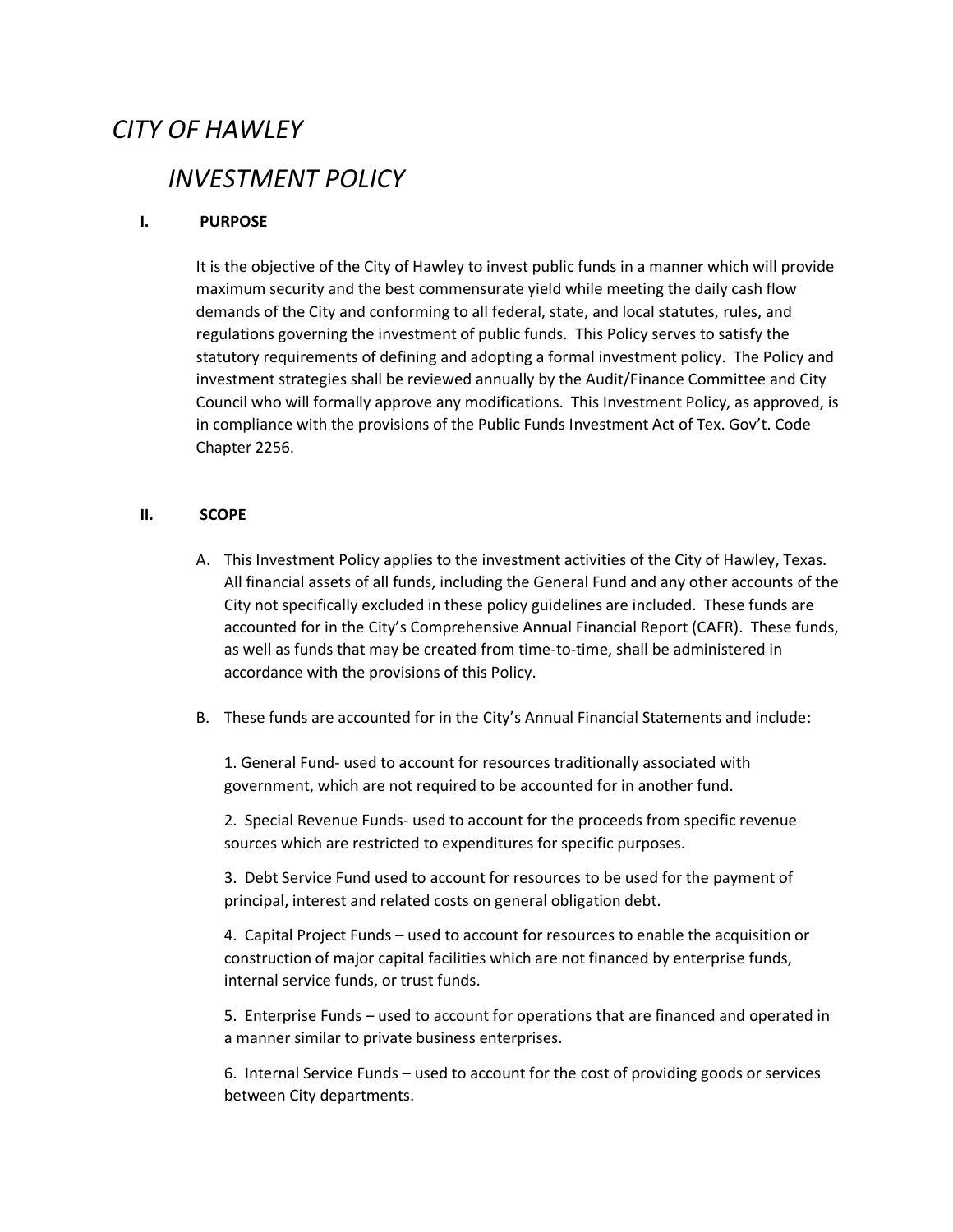7. Trust and Agency Funds – used to account for assets held by the City in a trustee capacity or as an agent for individuals, private organizations, other governments, and/or other funds.

8. Bond Reserve Funds – funds set at a prescribed level by certain bond ordinances to pay principal and/or interest if required to prevent default.

9. New funds available for investment by the City, such as (but not limited to) resources associated with Public Improvement Districts or Tax Increment Financing zones, unless specifically excluded herein and exempted from the Policy by the City Council or by law.

## **III. INVESTMENT OBJECTIVES & STRATEGIES**

It is the policy of the City of Hawley (City) that, giving due regard to the safety and risk of investments, all available funds shall be invested in conformance with State and Federal Regulations, applicable Bond Ordinance requirements, adopted Investment Policy and adopted Investment Strategies.

In accordance with the Public Funds Investment Act, the following prioritized objectives (in order of importance) in accordance with the Tex. Gov't. Code Sec. 2256.005(d) apply for each of the City's investment strategies.

- A. *Suitability*-Understanding the suitability of the investment to the financial requirements of the City is important. Any investment eligible in the Investment Policy is suitable for all City funds.
- B. *Safety-*Preservation and safety of principal are the primary objectives of the Investment Policy. All investments will be in high quality securities with no perceived default risk.
- C. *Liquidity*-The City's investment portfolio will remain sufficiently liquid to meet operating requirements that might be reasonably anticipated. Liquidity shall be achieved by matching investment maturities with forecasted cash flow requirements and by investing in securities with active secondary markets. Short-term investment pools and money market mutual funds provide daily liquidity and may be utilized as a competitive yield alternative to fixed income investments.
- D. *Public Trust-* All participants in the City's investment process shall seek to act responsibly as custodians of the public trust. Investment officials shall avoid any transaction, which might impair public confidence in the City's ability to govern effectively.
- E. *Marketability*-Securities with active and efficient secondary markets are necessary in the event of an unanticipated cash requirement. Historical market "spreads" between the bid and offer prices of a particular security type of less than a quarter of a percentage point shall define an efficient secondary market.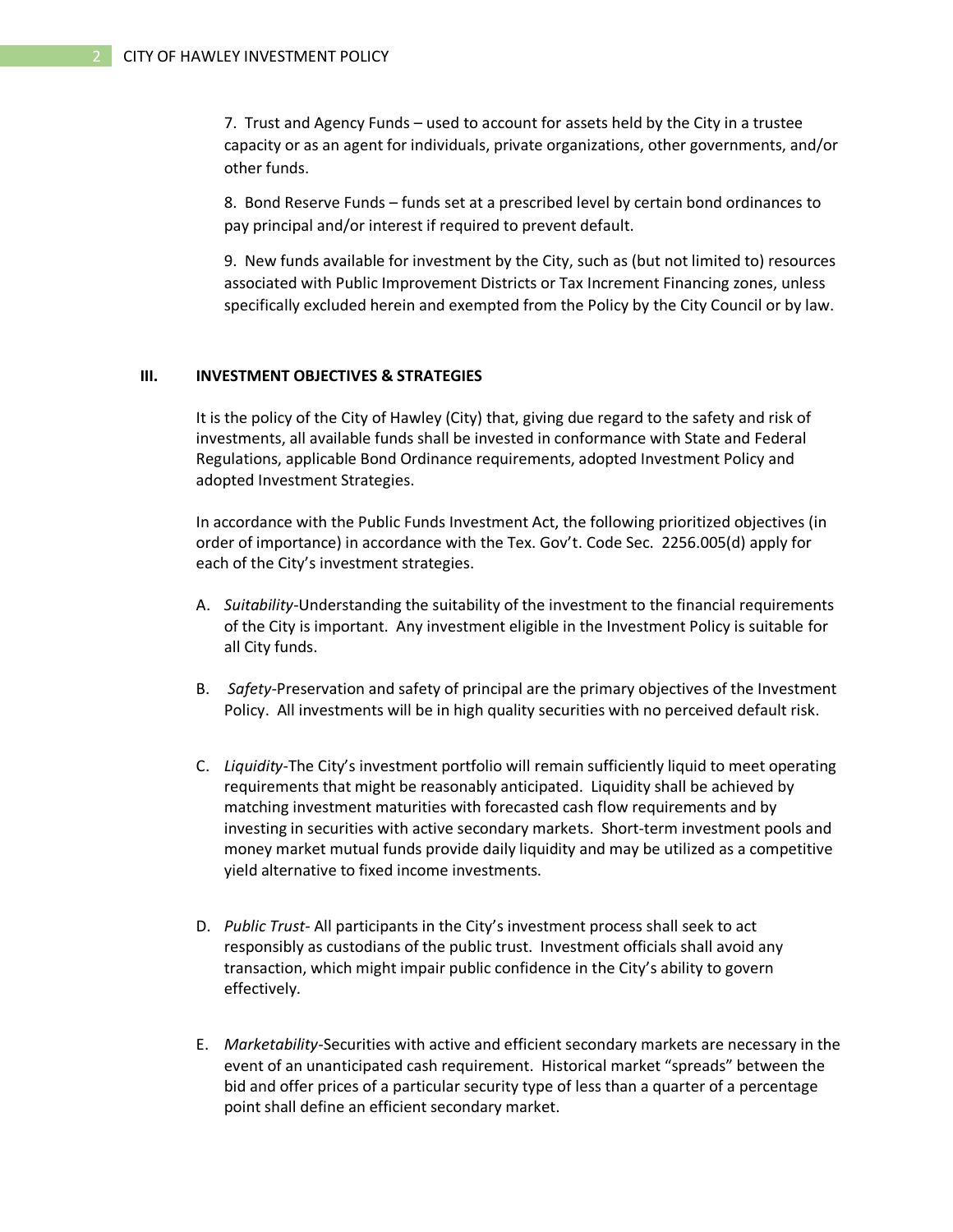- F. *Diversification*-Investment maturities shall be staggered throughout the budget cycle to provide cash flow based on the anticipated needs of the City. Diversifying the appropriate maturity structure will reduce market cycle risk.
- G. Yield-Attaining a competitive market yield, commensurate with the City's investment risk constraints and the cash flow characteristics of the portfolio, is the desired objective. The goal of the City's investment portfolio is to regularly meet or exceed the average rate of return on U.S. Treasury Bills at a maturity level comparable to the portfolio's weighted average maturity in days. The yield of an equally weighted, rolling six-month Treasury Bill portfolio shall be the minimum yield objective or "benchmark". Six-month U.S. Treasury Bill information is derived from the Federal Reserve Statistical Release H.15 for constant maturities. A secondary objective will be to obtain a yield equal to or in excess of a local government investment pool or money market mutual fund.

The first measure of success in this area will be the attainment of enough income to offset inflationary increases. Although steps will be taken to obtain this goal, the City's staff will follow the "Prudent Person" statement relating to the standard of care that must be exercised when investing public funds as expressed in the Tex. Gov't. Code Sec. 2256.006(a-b). The Investment Officers shall avoid any transactions that might impair public confidence in the City's ability to govern effectively. The governing body recognizes that in diversifying the portfolio, occasional measured unrealized losses due to market volatility are inevitable and must be considered within the context of the overall portfolio's investment return, provided that adequate diversification has been implemented. The prudence of the investment decision shall be measured in accordance with the tests set forth in the Tex. Gov't. Code Sec. 2256.006(b).

#### **IV. INVESTMENT STRATEGY FOR SPECIFIC FUND GROUPS**

In order to better diversify, maximize interest earnings and otherwise meet stated objectives, fund groups may be combined into one or more internal investment pools. Although fund monies may be combined into a single asset portfolio, proportional fund ownership will be accounted for separately. The City maintains separate portfolios for some individual funds or groups of funds (as listed under Section II) that are managed in accordance with the terms of this Policy and by the corresponding investment strategies listed below.

A. *Investment Pool Strategy*-The City's Investment Pool is an aggregation of the majority of City funds which includes tax receipts, enterprise fund revenues, fine and fee revenues, as well as some, but not necessarily all, bond proceeds, grants, gifts and endowments. This portfolio is maintained to meet anticipated daily cash needs for the City's operations, capital projects and debt service. In order to ensure the ability of the City to meet obligations and to minimize potential liquidation losses, the dollar-weighted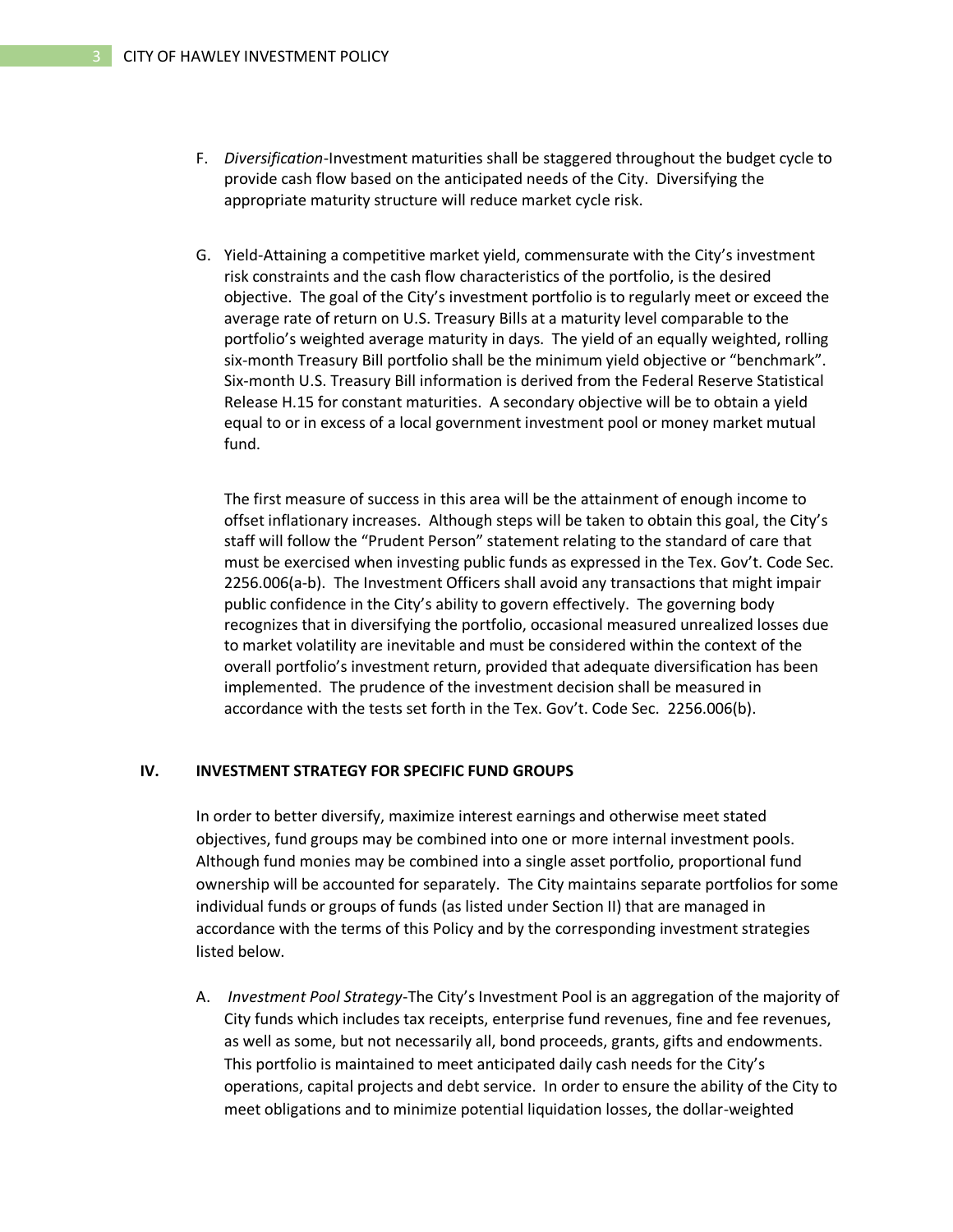average stated maturity of the Investment Pool shall not exceed 1.5 years or 550 days. The objectives of this portfolio are to:

- 1. Ensure safety of principal by investing in only high-quality securities for which a strong secondary market exists.
- 2. Ensure that anticipated cash flows are matched with adequate investment liquidity.
- 3. Limit market and credit risk through diversification.

Attain the best feasible yield commensurate with the objectives and restrictions set forth in this Policy by actively managing the portfolio to meet or exceed the six-month moving average yield on a six-month U.S. Treasury Bill as derived from the Federal Reserve Statistical Release H.15 for constant maturities.

- B. *Bond Funds Strategy*-Occasionally, separate non-pooled portfolios are established with the proceeds from bond sales in order to maximize earnings within the constraints of arbitrage regulations. The objectives of the portfolios are to:
	- 1. Ensure safety of principal by investing in only high-quality securities for which a strong secondary market exists.
	- 2. Ensure that anticipated cash flows are matched with adequate investment liquidity.
	- 3. Limit market and credit risk though diversification.
	- 4. Attain the best feasible yield commensurate with the objectives and restrictions set forth in this Policy and the bond ordinance by actively managing the portfolio to meet or exceed the bond yield.
- C. *Endowment Fund Strategy*-Funds received as gifts to the City with instructions that the income generated by the investment of said funds be used for specified purposes are invested as separate non-pooled portfolios in order to maximize return. The objectives of the portfolios are to:
	- *1.* Ensure safety of principal by investing in only high-quality securities for which a strong secondary market exists.
	- *2.* Ensure that anticipated cash flows are matched with adequate investment liquidity.
	- *3.* Limit market and credit risk though diversification.
	- *4.* Attain the best feasible yield commensurate with the objectives and restrictions set forth in this Policy.

# V. **INVESTMENT OFFICER**

*Designation-* Through the adoption of this policy, the person agreed upon by the City Mayor and City council will be deemed the **"Chief Financial Investment Officer"** who is responsible for the investment of the City's funds. No person may engage in an investment transaction or the management of funds except as provided under the terms of this Investment Policy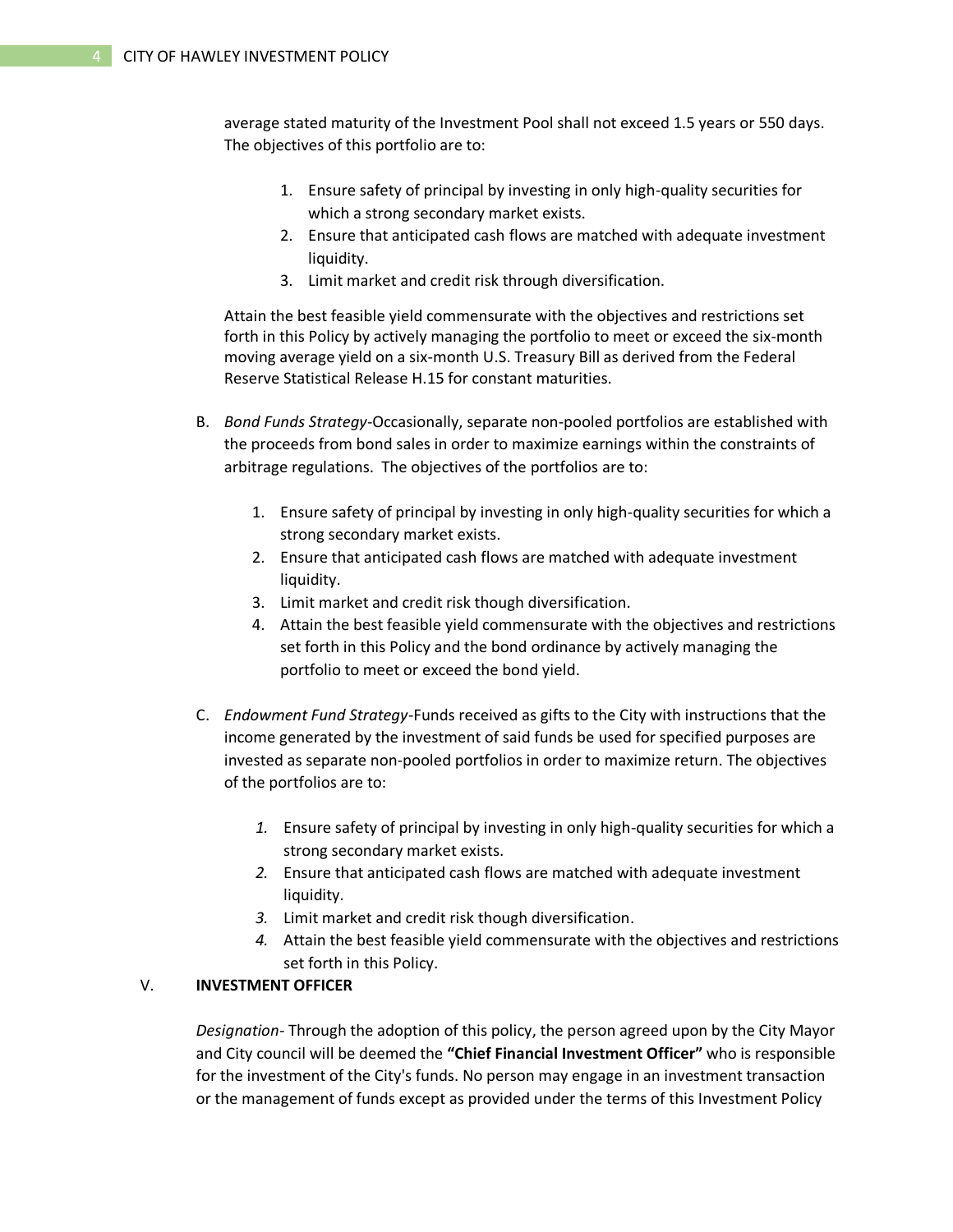as approved by the City Council. The investment authority granted to the **Chief Financial Investment Officer** is effective until rescinded by the governing body.

*Scope*-The **Chief Financial Investment Officer** determines general strategies, investment guidelines and to monitor results. Included in deliberations will be such topics as: economic outlook, portfolio diversification, maturity structure, potential risk to the City's funds, authorized broker/dealers (if applicable), and the target rate of return on the investment portfolio.

#### **VI. RESPONSIBILITY AND STANDARD OF CARE**

- A. *Delegation & Training* The management responsibility for the investment program is delegated to the Chief Financial Investment Officer. The Chief Financial Investment Officer and department designees will use this Policy as the primary guideline for the City's investment program, procedures, and internal control issues. The City Mayor who overseas financial operations and the Chief Financial Investment Officer are designated as the Investment Officers, pursuant to Tex. Gov't. Code Sec. 2256.005(f). Accordingly, the Investment Officers and persons authorized to execute investment transactions *shall attend an investment training session not less than once in a two-year period that begins on the first day of the school district 's or municipality 's fiscal year and consists of the two consecutive fiscal years after that date, and receive not less than eight hours of instruction relating to investment responsibilities under this subchapter from an independent source approved by the governing body of the school district or municipality pursuant to Tex. Gov't. Code CHAPTER 2256 Sec. 2256.008 (a) (1).* The training must include education in investment controls, security risks, strategy risks, market risks, and compliance with the Public Funds Investment Act. The investment training session shall be provided by an independent source (such as: UNT-University of North Texas, Center for Public Management) approved by the Investment Officer. For purposes of this policy, an "independent source" from which investment training shall be obtained shall include a professional organization, an institute of higher learning or any other sponsor other than a business organization with whom the City may engage in an investment transaction. No persons may engage in investment transactions except as provided under the terms of this Policy. The City Mayor shall require an annual compliance review by an external auditor that will consist of an audit of management controls on investments, adherence to the City's Investment Policy and a review of their annual investment reports. The reviews will provide internal control by assuring compliance with policies and procedures. The City Mayor, Chief Financial Investment Officer, City Council, and other Finance Department employees shall be personally indemnified in the event of investment loss provided the Investment Policy has been followed.
- B. *Conflicts of Interest* All participants in the investment process shall seek to act responsibly as custodians of public assets. Officers and employees involved in the investment process shall refrain from personal business activity that could conflict with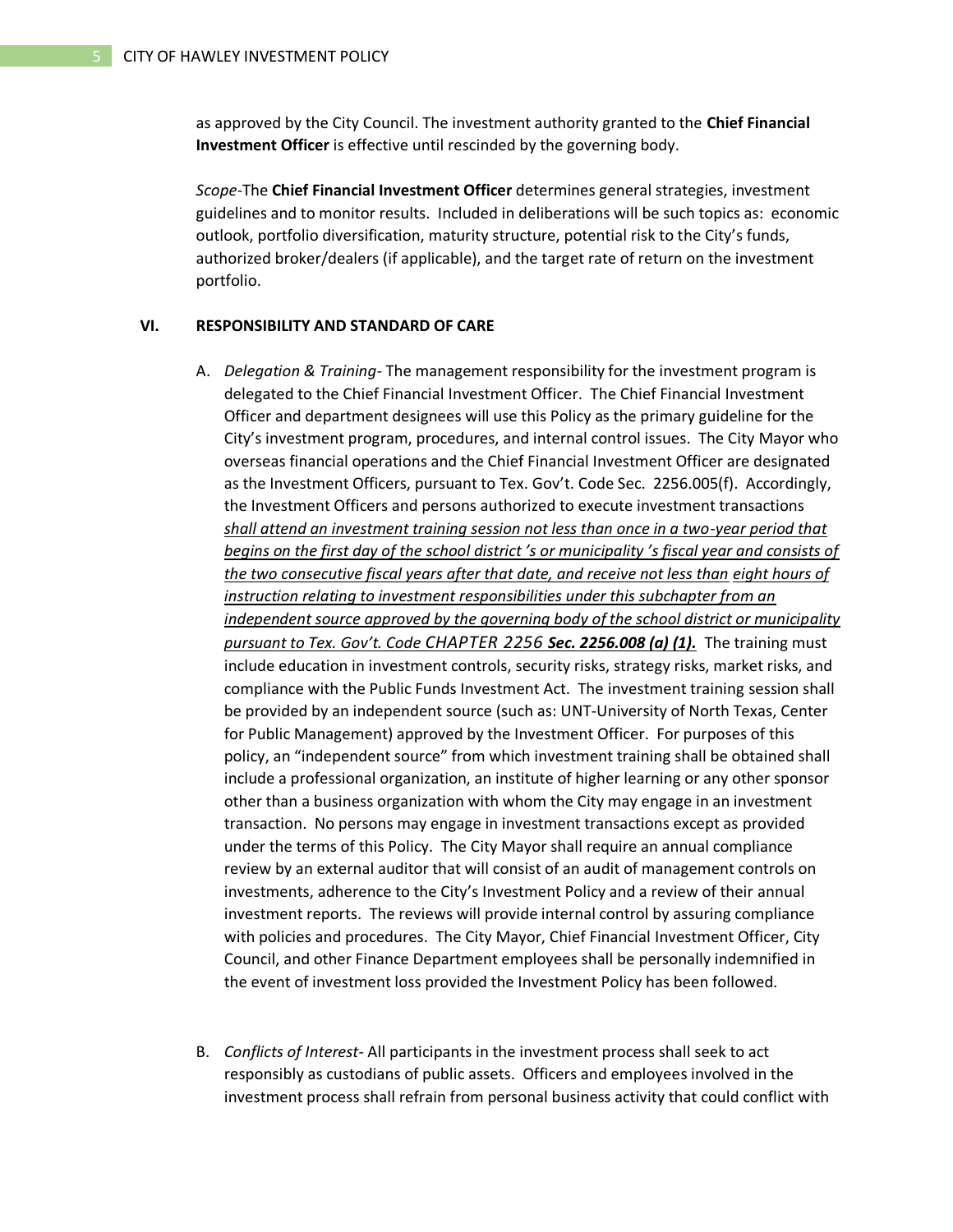proper execution of the investment program, or which could impair their ability to make impartial investment decisions.

- C. *Disclosure-* Anyone involved in investing City funds shall file with the Chief Financial Investment Officer a statement disclosing any personal business relationship with a business organization offering to engage in investment transactions with the City or is related within the second degree by affinity or consanguinity as determined under the Tex. Gov't. Code Ch. 573, to an individual seeking to transact investment business with the City. A disclosure statement must also be filed with the Texas Ethics Commission and the City Council. An Investment Officer or other employee has a personal business relationship with a business organization if any one of the following three conditions are met:
	- 1. The Investment Officer or employee owns 10% or more of the voting stock or shares of the business organization or owns \$5,000.00 or more of the fair market value of the business organization.
	- 2. Funds received by the Investment Officer or employee from the business organization exceed 10% of the investment officer's gross income for the prior year.
	- 3. The Investment Officer or employee has acquired from the business organization during the prior year investments with a book value of \$2,500.00 or more for their personal account.
- D. *Prudence-* The standard of prudence to be used by the investment officials shall be the "Prudent Person Rule", as set forth in Tex. Gov't. Code Sec. 2256.006 and will be applied in the context of managing an overall portfolio: "Investments shall be made with judgment and care under prevailing circumstances, that a person of prudence, discretion and intelligence would exercise in the management of the person's own affairs, not for speculation, but for investment, considering the probable safety of their capital as well as the probable income to be derived."
- E. *Indemnification-*Investment officials acting in accordance with the Investment Policy and exercising due diligence shall be relieved of personal responsibilities for an individual security's credit risk or market price change, provided deviations from expectations are reported in a timely fashion and appropriate action is taken to control adverse developments. In determining whether an investment official has exercised prudence with respect to an investment decision, the determination shall be made taking into consideration the investment of all funds over which the official had responsibility rather than consideration as to the prudence of a single investment and whether, the investment decision was consistent with the City's Investment Policy.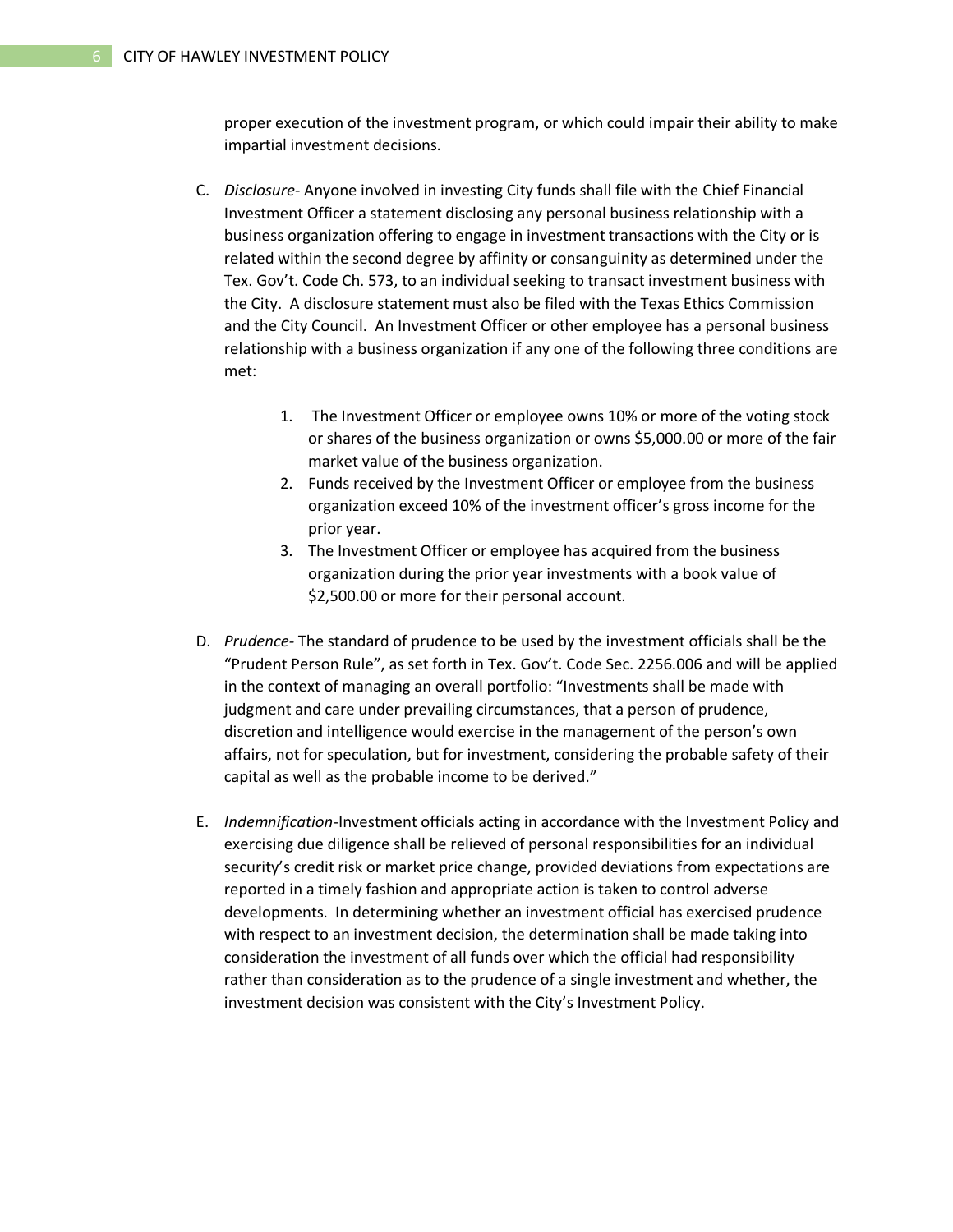#### F. *Reporting*

- 1. The Chief Financial Investment Officer shall list the City's investment securities along with their date of maturity and return over the reporting period in the City's monthly Financial Statement as provided to the Council in the Regular Meeting Packet. The information provided will be presented in a manner, which will allow the City to ascertain whether investment activities during the reporting period have conformed to the Investment Policy. The report will be provided to the City Administrator and City Council. The report will include the following:
	- a. A listing of individual securities held at the end of the reporting period.
	- b. Unrealized gains or losses resulting from appreciation or depreciation by listing the beginning and ending book and market value of securities for the period.
	- c. Additions and changes to the market value during the period.
	- d. Listing of investments by maturity date.
	- e. Fully accrued interest for the reporting period
	- f. The percentage of the total portfolio, which each type of investment represents.
	- g. Statement of compliance of the City's investment portfolio with state law and the investment strategy and policy approved by the City Council.

#### **VII. AUTHORIZED INVESTMENT OPTIONS**

- A. City funds governed by this Policy may be invested in the instruments described below, all of which are authorized by the Public Funds Investment Act.
	- 1. Direct obligations of the United States of America, its agencies and instrumentalities.
	- 2. Fully insured or collateralized certificates of deposit/share certificates issued by state and national banks or savings bank or a state or federal credit union (having its main or branch office in Texas) guaranteed or insured by the Federal Deposit Insurance Corporation or its successor or the National Credit Union Share Insurance Fund or its successor.
	- 3. Money Market Mutual funds that: 1) are registered and regulated by the SEC, 2) have a dollar weighted average stated maturity of 90 days or less, 3) include as an investment objective the maintenance of a stable net asset value of \$1 for each share, and 4) are rated no lower than "AAA" by at least one nationally recognized rating service.
	- 4. Government investment pools which: 1) meet the requirements of Chapter 2256.016 of the Public Funds Investment Act; and 2) are rated no lower than "AAA" or "AAAm" or an equivalent rating by at least on nationally recognized rating service; and, 3) seek to maintain a \$1.00 net asset value.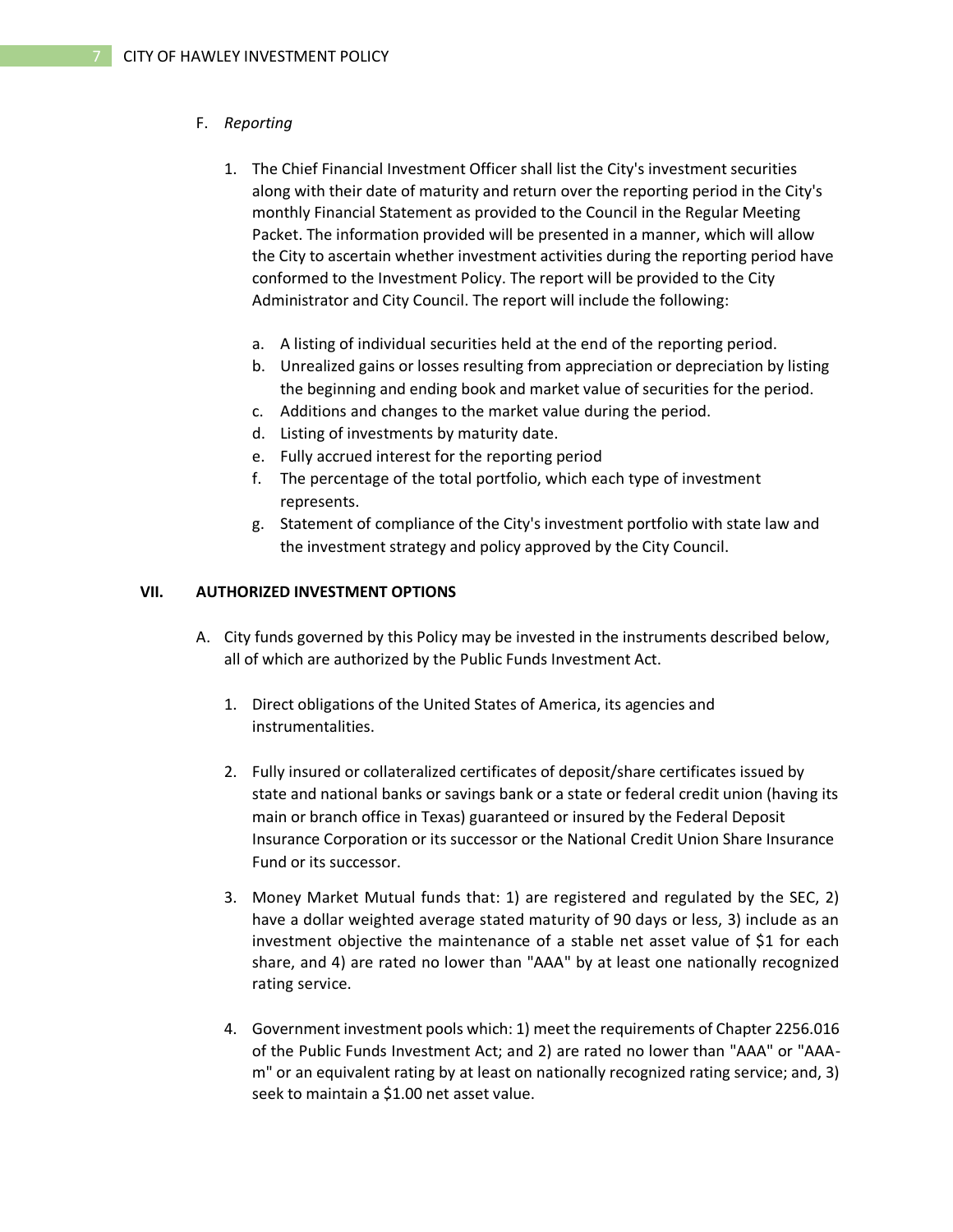- 5. Quarterly, market values and ratings shall be obtained from financial institutions or portfolio reporting services independent from the broker/dealer from which the security was purchased. All prudent measures will be taken to liquidate an investment that is downgraded to less than the required minimum rating.
- B. *Portfolio Management-* Investment Maturity dates are matched with cash flow requirements and investments are purchased with the intent to be held until maturity. However, securities may be sold before they mature if market conditions present an opportunity for the City to benefit from the trade. Securities may be sold for the following reasons:
	- *1.* A security with declining credit may be sold early to minimize loss of principal.
	- *2.* Liquidity needs of the portfolio require that the security be sold.
- C. *City Council Approval Required* Decisions to commit City funds to time sensitive investments and decisions to liquidate investments prior to maturity must be approved by formal action of the City Council.

#### **VIII. INVESTMENT PARAMETERS**

- A. *Maximum Maturities* The longer the maturity of investments, the greater their price volatility. Therefore, it is the City's policy to concentrate its investment portfolio in shorter-term securities in order to limit principal risk caused by changes in interest rates. The City attempts to match its investments with anticipated cash flow requirements. Unless matched to a specific cash flow, the City will not directly invest in securities with maturity more than three (3) years from the date of purchase; however, the above described obligations, certificates, or agreements may be collateralized using longer dated investments.
- B. *Diversification-* The City of Hawley recognizes that investment risks can result from issuer defaults, market price changes or various technical complications leading to temporary illiquidity. Risk is controlled through portfolio diversification to be achieved by the following general guidelines:
	- 1. Investing in securities with varying maturities, and
	- 2. Continuously investing a portion of the portfolio in readily available funds such as local government investment pools (LGIPs) and money market funds to ensure that appropriate liquidity is maintained in order to meet ongoing obligations.

#### **IX. SELECTION OF BANKS, BROKER/DEALERS, AND INVESTMENT ADVISORS**

A. *Depository*- City Council shall, by ordinance, "select and designate one or more banking institutions as the depository for the monies and funds of the City" in accordance with the requirement of Tex. Loc. Gov't. Code Ch. 105. At least every five years a depository shall be selected through the City's banking services procurement process, which shall include a formal request for proposal (RFP). The selection of a depository will be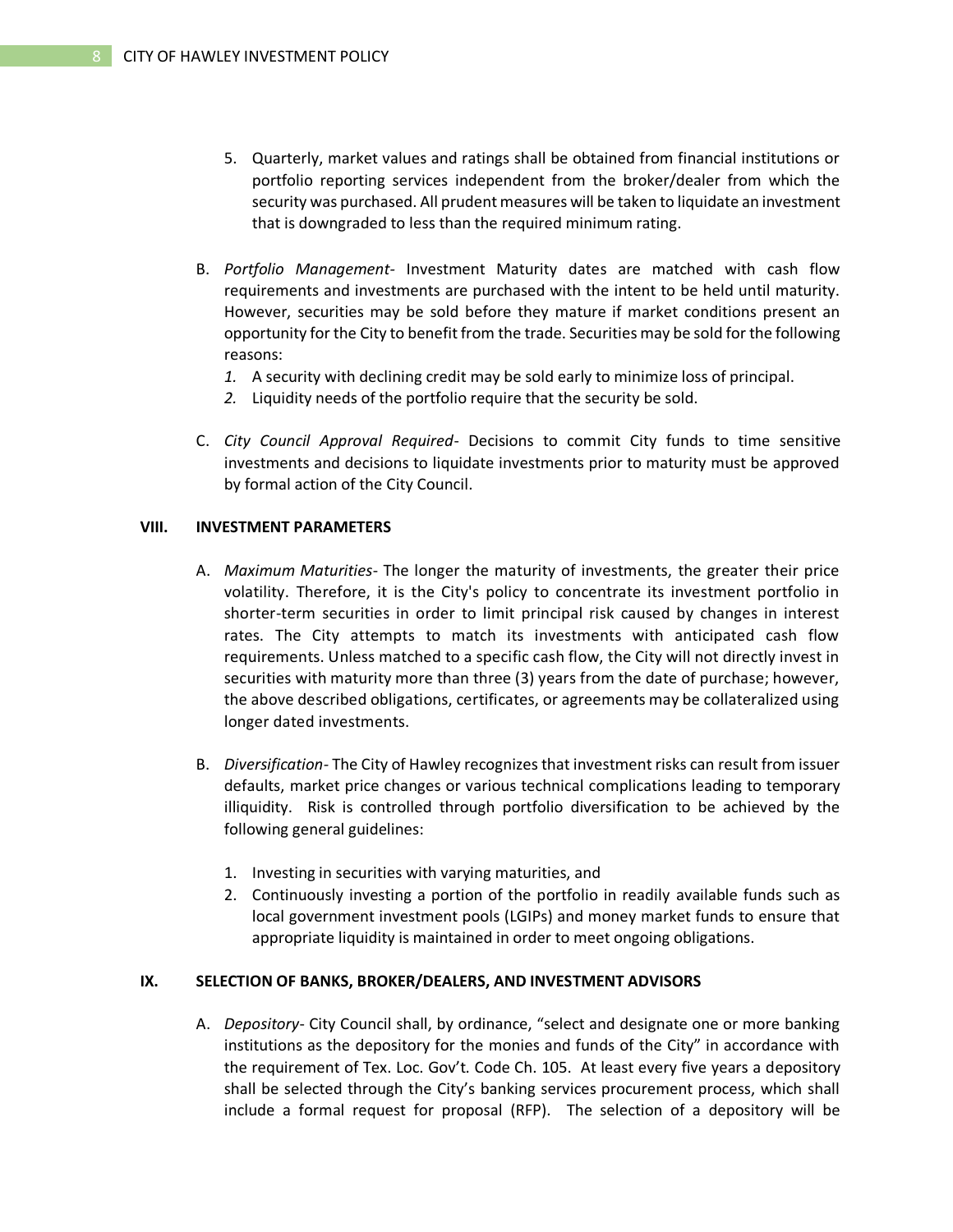determined by a competitive process and evaluated on the following criteria:

- 1. Qualified as a depository for public funds in accordance with state and local laws.
- 2. Provided requested information or financial statements for the periods specified.
- 3. Complied with all requirements in the banking RFP.
- 4. Completed responses to all required items on the proposal form.
- 5. Offered lowest net banking service cost, consistent with the ability to provide an appropriate level of service.
- 6. Met credit worthiness and financial standards.
- B. *Investment Broker/Dealers* If the City has not retained an investment advisor, then the Investment Officer shall be responsible for adopting the list of qualified brokers/dealers and financial institutions authorized to engage in investment transactions with the City. Authorized firms may include primary dealers or regional broker/dealers that qualify under SEC Rule 15C3-1 (uniform net capital rule) and qualified depositories as established by the Tex. Loc. Gov't. Code Ch. 105. The Investment Officer shall base its evaluation of security broker/dealers and financial institutions upon:
	- 1. Financial condition, strength and capability to fulfill commitments.
	- 2. Overall reputation with other broker/dealers or investors.
	- 3. Regulatory status of the broker/dealer.
	- 4. Background and expertise of the individual representatives.
	- 5. Ability to provide additional advisory services.

The Chief Financial Investment Officer must annually review the list of qualified broker/dealers authorized to engage in investment transactions with the City. Investment Officers, or their authorized representatives, shall not conduct business with any firm with whom public entities have sustained realized losses on investments or whose name the Chief Financial Investment Officer has removed from an approved list.

## **X. COLLATERALIZATION AND SAFEKEEPING**

*A. Collateralization*- Consistent with the requirements of the Public Funds Collateral Act, it is the policy of the City to require full collateralization of all City investments and funds on deposit with a depository bank, other than investments, which are obligations of the U.S. government and its agencies and instrumentalities. Securities pledged as collateral should be held by an independent third party with whom the City has a current custodial agreement.

The City of Hawley shall accept only the following securities as collateral:

- 1. FDIC and FSLIC insurance coverage.
- 2. A bond, certificate of indebtedness, or Treasury Note of the United States, or other evidence of indebtedness of the United States that is guaranteed as to principal and interest by the United States.
- 3. Obligations, the principal and interest on which, are unconditionally guaranteed or insured by the State of Texas.